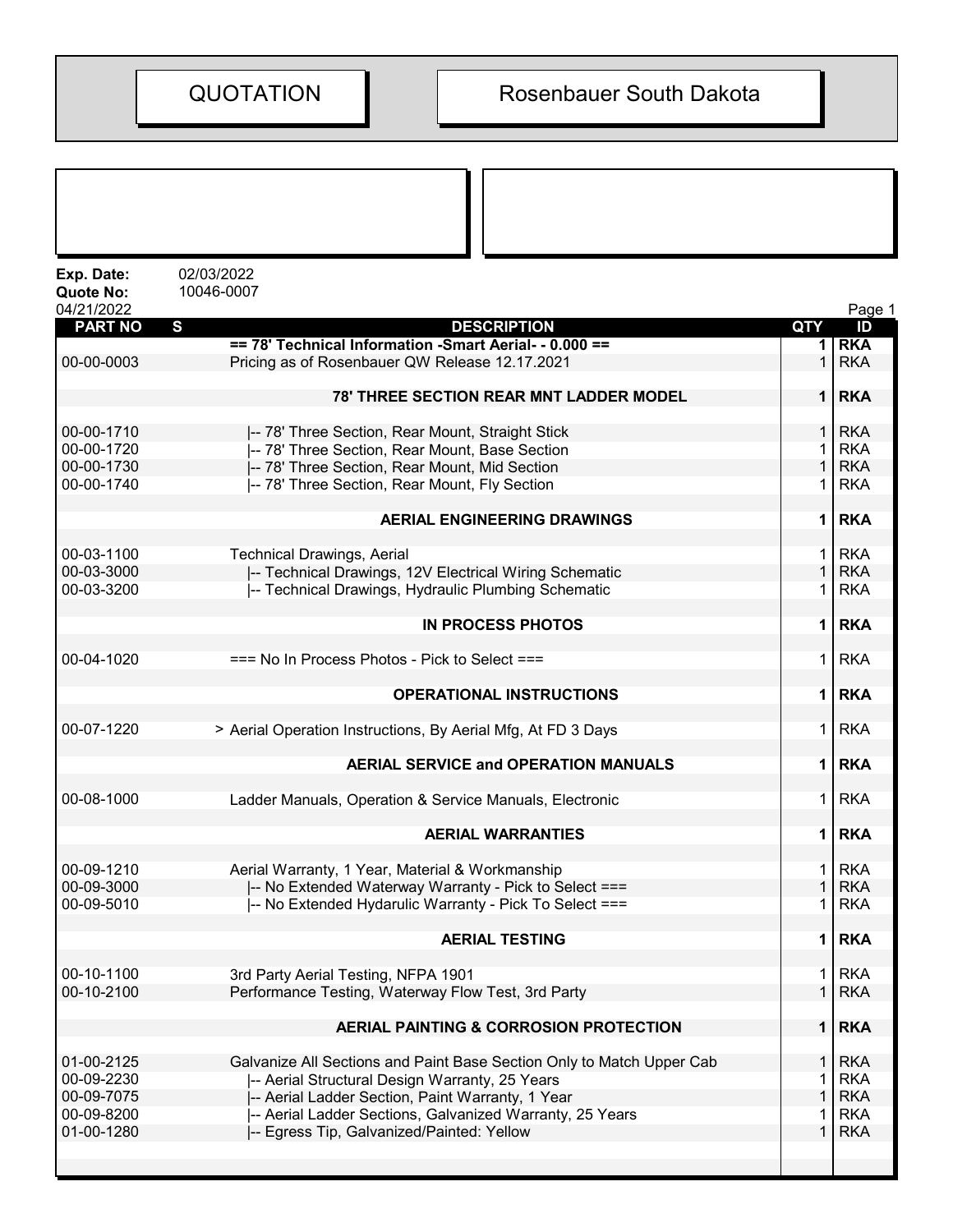| 04/21/2022     |                                                                                       |                    | Page 2     |
|----------------|---------------------------------------------------------------------------------------|--------------------|------------|
| <b>PART NO</b> | S<br><b>DESCRIPTION</b>                                                               | QTY                | ID         |
| 10-05-1200     | -- Aerial Ladder Bed, HD, S/S Scuff Plate                                             | 1.                 | <b>RKA</b> |
| 01-00-1410     | Outriggers, Galvanized, Beam Inner, Jack Tube Pad                                     | 1                  | <b>RKA</b> |
| 00-09-8625     | -- Outrigger, Galvanized Warranty, 25 Year                                            |                    | <b>RKA</b> |
| 01-00-1700     | <b>Torque Box Galvanized</b>                                                          |                    | <b>RKA</b> |
| 00-09-8425     | -- Torque Box, Galvanized Warranty, 25 Year                                           | 1                  | <b>RKA</b> |
|                | == 78' Base Components -All- - 0.000 ==                                               | $\mathbf 1$        | <b>RKA</b> |
|                |                                                                                       |                    |            |
|                |                                                                                       |                    |            |
| 10-03-1000     | Rung Cover, High-Traction Material                                                    | 1                  | <b>RKA</b> |
| 10-05-1100     | Aerial Wear Pads, Between Telescoping Sections                                        | $\mathbf{1}$       | <b>RKA</b> |
| 10-06-0000     | ================== Aerial Sign Panels & Mounting Brackets                             | 1                  | <b>RKA</b> |
|                | =====================                                                                 |                    |            |
| 10-06-1200     | Sign Panel Brackets, Aerial                                                           | 1.                 | <b>RKA</b> |
| 10-06-1752     | -- Provsisions for Backlit Sign Panels<br>>                                           | 1                  | <b>RKA</b> |
| 10-06-1800     | > Rosenbauer "R" Cradle Sign Brackets                                                 | 1                  | <b>RKA</b> |
| 10-06-1852     | -- Provisions for Cylinders Covers to be Backlit                                      | $\mathbf{1}$       | <b>RKA</b> |
| 10-06-2020     | Base Markings, Indicate Extension Position, Red                                       | 1                  | <b>RKA</b> |
| 10-07-1210     | Roof Ladder, Bolt On, Mnt Brackets Outside Base Section                               | 1                  | <b>RKA</b> |
| 10-07-3040     | $\geq$<br>-- Roof Ladder, Duo Safety, 775-A, 14', Alum                                |                    | <b>RKA</b> |
|                | $== 78'$ Fly Components -All- - 0.000 ==                                              | 1                  | <b>RKA</b> |
| 45-01-1100     | Folding Steps, (1)Set, Ladder, Upper End Fly                                          |                    | <b>RKA</b> |
| 45-01-3100     |                                                                                       | 1                  | <b>RKA</b> |
| 45-02-1000     | <b>Rope Rescue Eyelets</b>                                                            | 1                  | <b>RKA</b> |
|                | === NO Roof Ladder, Bolt On, Mnt Bracket, Inside Fly Section - Pick to Select<br>$==$ |                    |            |
|                |                                                                                       |                    |            |
| 45-03-1010     | Axe and Pike Pole Welded Plates, Tip of Fly Section                                   | 1.<br>$\mathbf{1}$ | <b>RKA</b> |
| 45-03-1100     | -- === NO Axe Bolt On Mounting Brackets - Pick to Select ===                          |                    | <b>RKA</b> |
|                | == 78' Aerial Rotation System - SmartAerial - - 0.000 ==                              | 1                  | <b>RKA</b> |
|                |                                                                                       |                    |            |
|                | <b>AERIAL ROTATION SYSTEM</b>                                                         | 1                  | <b>RKA</b> |
|                |                                                                                       |                    |            |
| 50-00-1200     | Ladder Rotation System, 44" Bearing, 30 Bolts                                         | 1.                 | <b>RKA</b> |
| 50-00-2010     | Panel Language: English                                                               | $\mathbf{1}$       | <b>RKA</b> |
| 50-01-1325     | Smart Aerial Control, Ladder, Turntable, Command Pedestal                             | 1                  | <b>RKA</b> |
| 50-01-1900     | -- Aerial Gauges & Visual Display, Feet/Gallons                                       | 1                  | <b>RKA</b> |
| 50-02-1010     | -- Command Pedestal Lid                                                               |                    | <b>RKA</b> |
| 50-06-1100     | -- Turntable, Two Sided                                                               | 1                  | <b>RKA</b> |
| 01-00-2020     | -- Handrails on Turntable, Steel, Line-X Black                                        |                    | <b>RKA</b> |
| 01-00-2056     | -- Handrail Orientation, Bent with Lit Crossmember                                    | $\mathbf{1}$       | <b>RKA</b> |
| 01-00-2062     | -- Lit Crossmember Color; Red                                                         | 1                  | <b>RKA</b> |
| 50-08-1500     | -- === No Harness Storage Box - Pick to Select ===                                    | 1                  | <b>RKA</b> |
| 50-08-1210     | -- Safety Bars, FRC, (2) Swing Up At Turntable Openings                               | 1                  | <b>RKA</b> |
| 50-08-1420     | -- Mansaver Bar Color; Red                                                            | 1                  | <b>RKA</b> |
| 50-11-1220     | -- Turntable, Control Stand & Lid, Line-X Black                                       |                    | <b>RKA</b> |
| 50-11-1410     | -- Turntable Control Lid/Door Ajar                                                    | 1                  | <b>RKA</b> |
| 65-04-1115     | -- Outrigger Control Screen, Smart Aerial                                             | 1                  | <b>RKA</b> |
| 90-01-2200     | -- Hydraulic System, Filter, High Pressure                                            | 1                  | <b>RKA</b> |
| 90-01-3200     | -- Hydraulic System, Return Filter                                                    | 1                  | <b>RKA</b> |
| 50-07-1100     | Warning Label, Ladder Control Stands                                                  | $\mathbf{1}$       | <b>RKA</b> |
| 50-17-1200     | Air Horn Button, Turntable Panel                                                      | 1                  | <b>RKA</b> |
| 50-20-1100     | === NO Aerial Lubrication Automatic System - Pick to Select ===                       | $\mathbf 1$        | <b>RKA</b> |
|                | == 78' Torque Box Components -All- - 0.000 ==                                         | 1                  | <b>RKA</b> |
|                |                                                                                       |                    |            |
|                | <b>TORQUE BOX COMPONENTS</b>                                                          | 1                  | <b>RKA</b> |
|                |                                                                                       |                    |            |
| 60-00-1110     | <b>Torque Box</b>                                                                     | 1.                 | <b>RKA</b> |
|                | == 78' 750# Aerial Outriggers & Stabilizer -Smart- - 0.000 ==                         | $\mathbf 1$        | <b>RKA</b> |
|                |                                                                                       |                    |            |
|                | <b>OUTRIGGERS and STABILIZERS</b>                                                     |                    | $1$ RKA    |
|                |                                                                                       |                    |            |
| 65-01-1200     | <b>Outriggers, Smart Aerial Components</b>                                            | 1 <sup>1</sup>     | <b>RKA</b> |
|                |                                                                                       |                    |            |
|                |                                                                                       |                    |            |